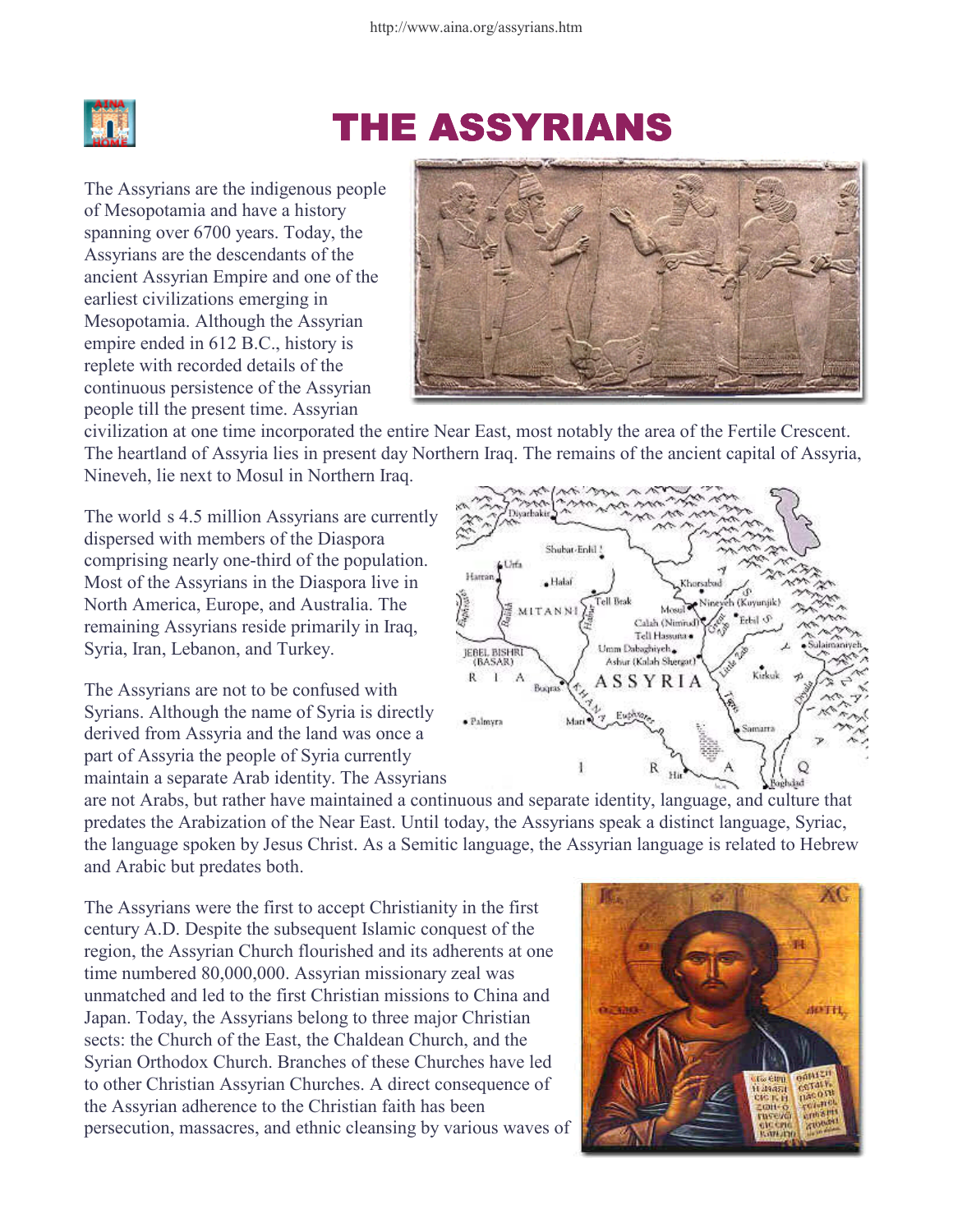non-Christian neighbors, which ultimately led to a decimation of their numbers.

Great Britain invited most recently and tragically, the Assyrians as an ally in World War One. The Assyrians were drawn into the conflict following successive massacres against the civilian

population by forces of the Ottoman Empire consisting of Turks and Kurds. As a direct result of the conflict over two-thirds of the Assyrian population were massacred. Most of the remaining Assyrians were driven out of their ancestral homeland in Turkish Mesopotamia primarily toward the area of Mosul Vilayet in Iraq, Jazira in Syria, and the Urmiah plains of Iran. The massacres of 1915 followed the Assyrians to these areas as well, prompting a massive exodus to other countries and continents.

The Allies, namely Britain, had promised the Assyrians autonomy, independence, and a homeland. However, with the termination of the British Mandate in Iraq, the Assyrian question was turned over to the Iraqi government with certain minority guarantees specifically concerning freedom of religious, cultural, and linguistic expression. The Assyrians in Iraq have subsequently been denied recognition of their ethnic heritage and have been discriminated against politically by the government. Moreover, the guarantees of freedom of religious, cultural, and linguistic expression have not been realized. The Assyrian identity entails an inextricably intertwined combination of language, culture, and religion such that to deny full expression of any one element threatens the Assyrian identity as a whole.

Following dispersal and decimation of the Assyrian population, Assyrian identity has been under tremendous attack during this century. Historically, the Assyriansí neighbors have repeatedly

attempted to Arabize, Kurdify, Turkify, or Persify the Assyrians. Scarcely has there ever been political recognition of the true distinct Assyrian identity. And, naturally, all their neighbors share in the common attempt to Islamicize the Assyrian Christians.

Following the Gulf War of 1991, the United Nations established a safe haven in Northern Iraq above the

36<sup>th</sup> parallel for protection of the Assyrian, Kurdish, Turkoman, and other minorities of Northern Iraq

while simultaneously recognizing the sovereignty and territorial integrity of Iraq.

Despite early hopes for an inclusive and progressive democracy with respect for all of the communities of Northern Iraq, the situation rapidly deteriorated over the past few years Control of the area fell into the hands of two competing Kurdish armed factions. Humanitarian aid earmarked for al I the inhabitants of the region was completely monopolized by these 2 armed factions and served to exacerbate tensions.

The ensuing conflict left thousands dead and thousands more wounded. Those people and communities not aligned with either of the two Kurdish groups lived in fear and intimidation.







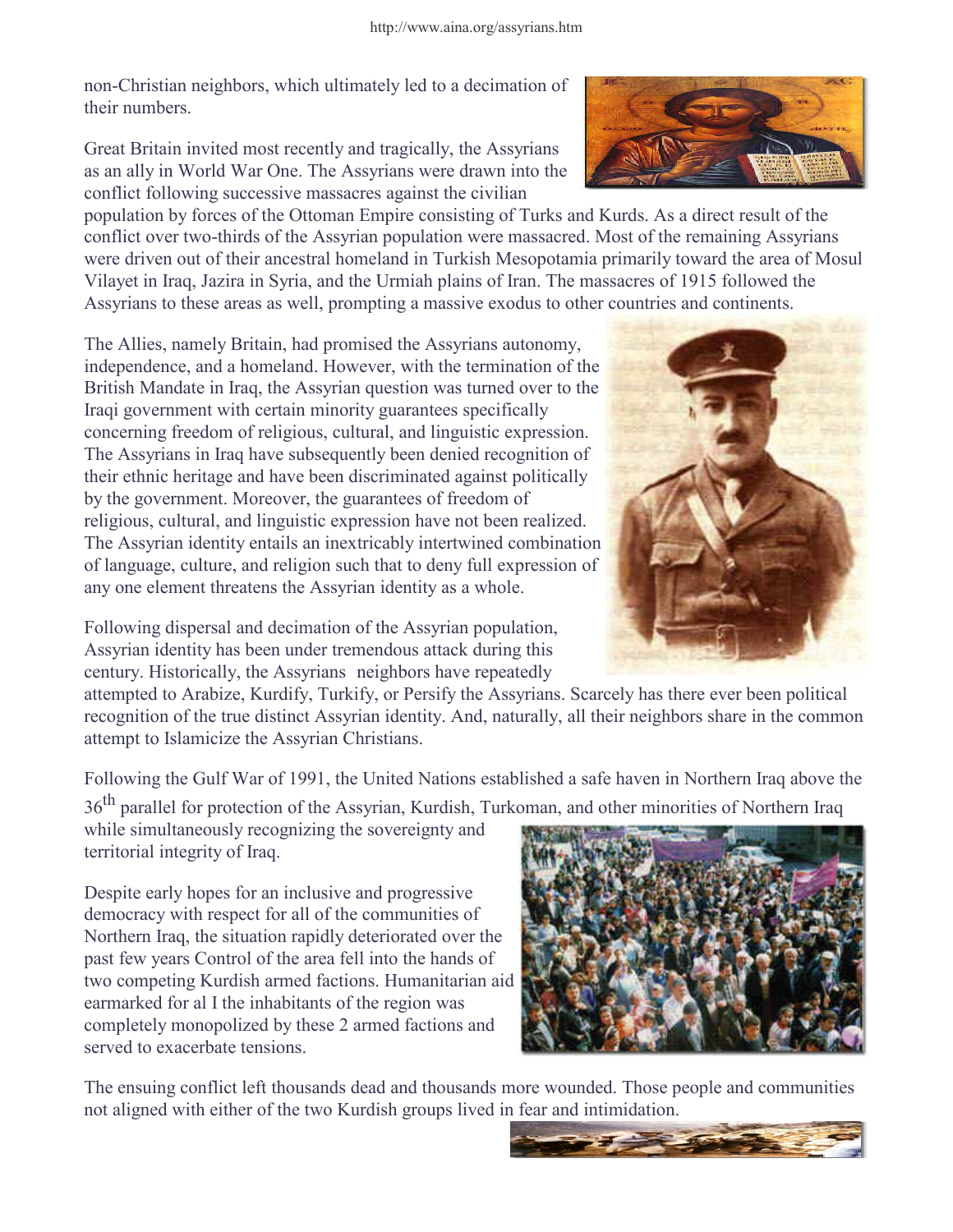Various international human rights organizations including Amnesty International, Human Rights Watch as well as the United Nations and US State Department have documented recorded human rights abuses against all the communities in the North including the Assyrians, Kurds, Turkoman, Arabs, and others.

Specific attacks against the Assyrian community have included assassinations, kidnappings, land expropriations, and forced conversion to Islam. One of the most notable killings involved Francis Shabo, an Assyrian member of the Parliament of

Northern Iraq. Mr. Shaboís role in the Parliament was the adjudication of cases of land expropriation against the Assyrians. Most recently, on May 12, 1996 two unarmed Assyrians of the Assyrian

Democratic Movement were killed when they tried to stop an armed Kurdish group from severely beating Assyrian students on successive occasions. The reason for the repeated attacks against the Assyrian students was that they resisted the Kurdification of their educational curriculum and final examinations.

Thus, in Northern Iraq as well as elsewhere, the Assyrian identity is once again under attack religiously, linguistically, and culturally. Moreover, historically Assyrian lands and villages are being confiscated often through the connivance or acquiescence of local ruling personnel.

With a rapidly deteriorating situation in Northern Iraq, future American and United Nations actions ought to secure the rights of all of the people of Northern Iraq including the Assyrians. In the short- term, the authority to distribute humanitarian aid ought not to be left in the hands of those who have fostered

an environment of conflict, violence, and anarchy. A transitional civil authority ought to be established which is independent of the warring factions and supported by United Nations sanctioned military forces. Proceeds from UN Resolution 986 allowing Iraq to sell oil for food that are earmarked for Northern Iraq ought to be equitably distributed to individual communities on a proportionate basis. The food and medicine from UN

resolution 986 oil sales ought not be channeled exclusively through the warring factions. With Assyrians comprising 15% of the population of Northern Iraq, 15% of the proceeds ought to be directly allocated to the Assyrian community. Such funds will allow Assyrian and other communities to rebuild their destroyed villages and redevelop historically Assyrian lands.

In the final analysis, any solution for Northern Iraq needs to address the rights of all of the communities with mutual dignity and respect. In order to fully protect the Assyrian population and identity, a safe haven and autonomous area needs to be carefully delineated within the area of historically Assyrian villages. Such a haven would best ensure the survival of the Assyrian identity vis a vis language, religion, and culture preservation.